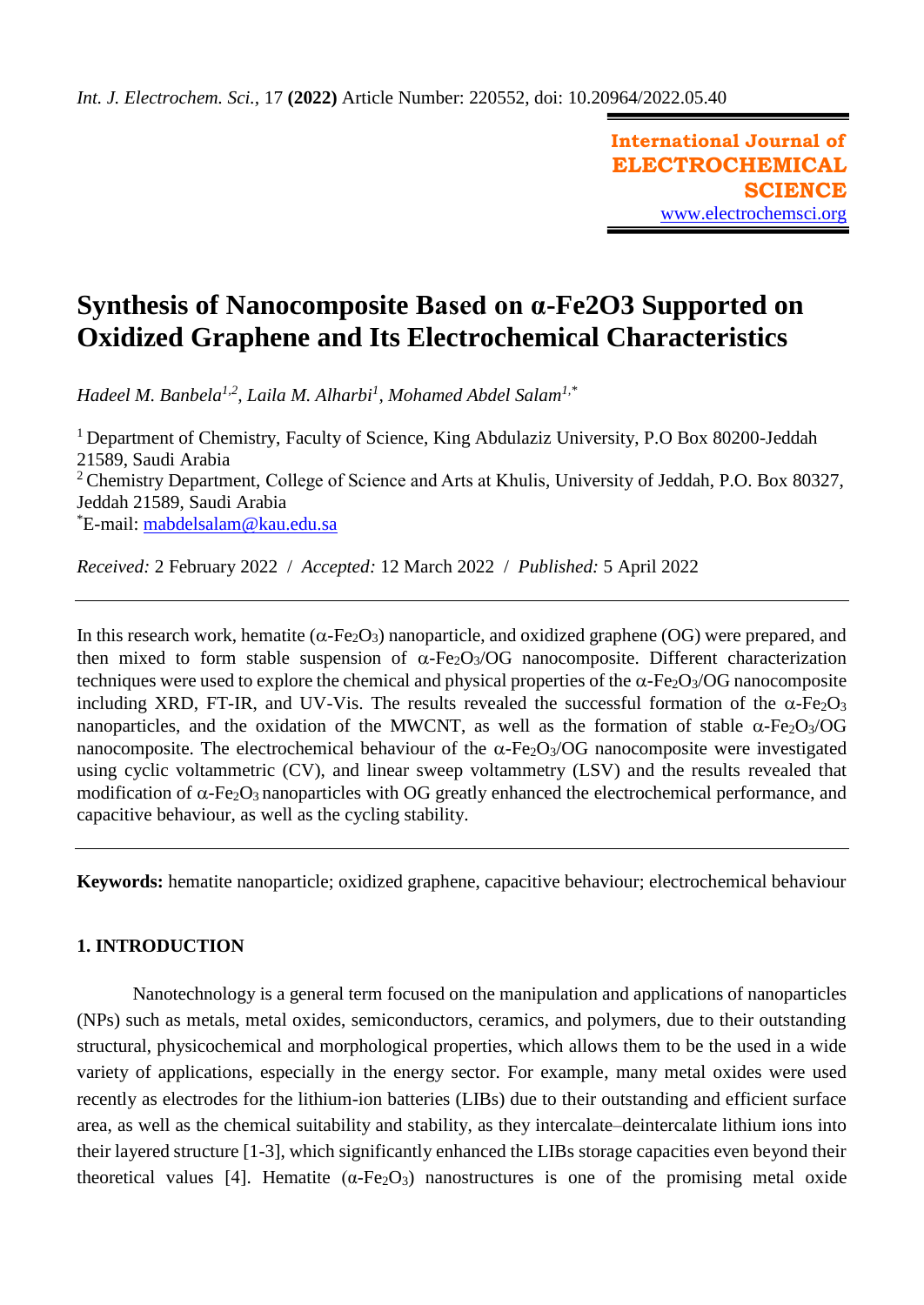nanoparticles which attracted the attention of researchers, and is used for a variety of applications including splitting of water and the production of hydrogen gas [5], magnetic storage devices [6], potential gas sensors [7], targeted drug delivery [8], biomedical applications [9], as well as LIBs production [10–13].

Oxygen evolution reaction (OER) have become the common power source for sustainable energy development technology especially the photoelectrochemical (PEC) cells. The electro-catalysts of nonnoble metal has been very interesting in this field, reportedly hematite has an outstanding performance of oxygen evolution reaction (OER), with an optical narrow bandgap around  $\sim 2.2$  eV, which it absorbs the light up to 560 nm, which allows it to absorb 40% of the solar irradiance. Hematite is a naturally abundant, low-cost material that has good chemical stability in an aqueous solution in a broad pH range. The position of the valence band is suitable for oxygen evolution, which makes it an ideal candidate photoanode material for solar water splitting [14,15]. On the other hand, hematite has shown low efficiency because of its poor electrical conductivity. The critical reasons are high recombination of electrons and holes, low mobility of the holes/short hole diffusion length and trapping of electrons by oxygen deficiency sites. Various techniques are reported in the literature to improve the efficiency of hematite by inserting the effective materials in the lattice without disturbing the structure of crystal. Enhancing the efficiency of hematite for photoelectrochemical water splitting was carried out by doping with elements/ions such as tin [16], manganese [17], zirconium and tin [18], tantalum [19], boron [20], phosphorous [21], rhodium [22], tetravalent dopants  $(Si^{4+}, Sn^{4+}, Ti^{4+}, and Zr^{4+})$  [23], and few works were dedicated to doping with carbon based materials such as carbon dots [24, 25], graphene [26,27], and the number of studies focusing on this topic is very scarce in literature.

In this work, the electrochemical behaviour of the hematite/oxidized graphene (OG) nanocomposite was studied and explored. First, hematite was prepared using hydrothermal method, and then mixed with the OG to form a stable nanocomposite. The hematite/OG nanocomposite was then characterized by XRD in order to explore the chemical and physical characteristics. The electrochemical behaviour of the hematite/OG nanocomposite was investigated using cyclic voltammetric (CV) and linear sweep voltammetry (LSV) to explore their possible applications.

## **2. EXPERIMENTAL**

## *2.1 Chemicals and materials*

Ferric chloride hexahydrate (FeCl<sub>3</sub>  $\cdot$  6H<sub>2</sub>O) was obtained from Lobachemie and were used as received without further purification. Graphene nanosheets were obtained from XG Science (xGnP® 300, USA) and were used as received. Sulfuric acid - 95-99% (H2SO4) and nitric acid - 65% (HNO3) were purchased from Chem-Lab. Potassium hydroxide (KOH) was obtained from Fluka Chemie AG. All aqueous solutions were prepared with distillated water.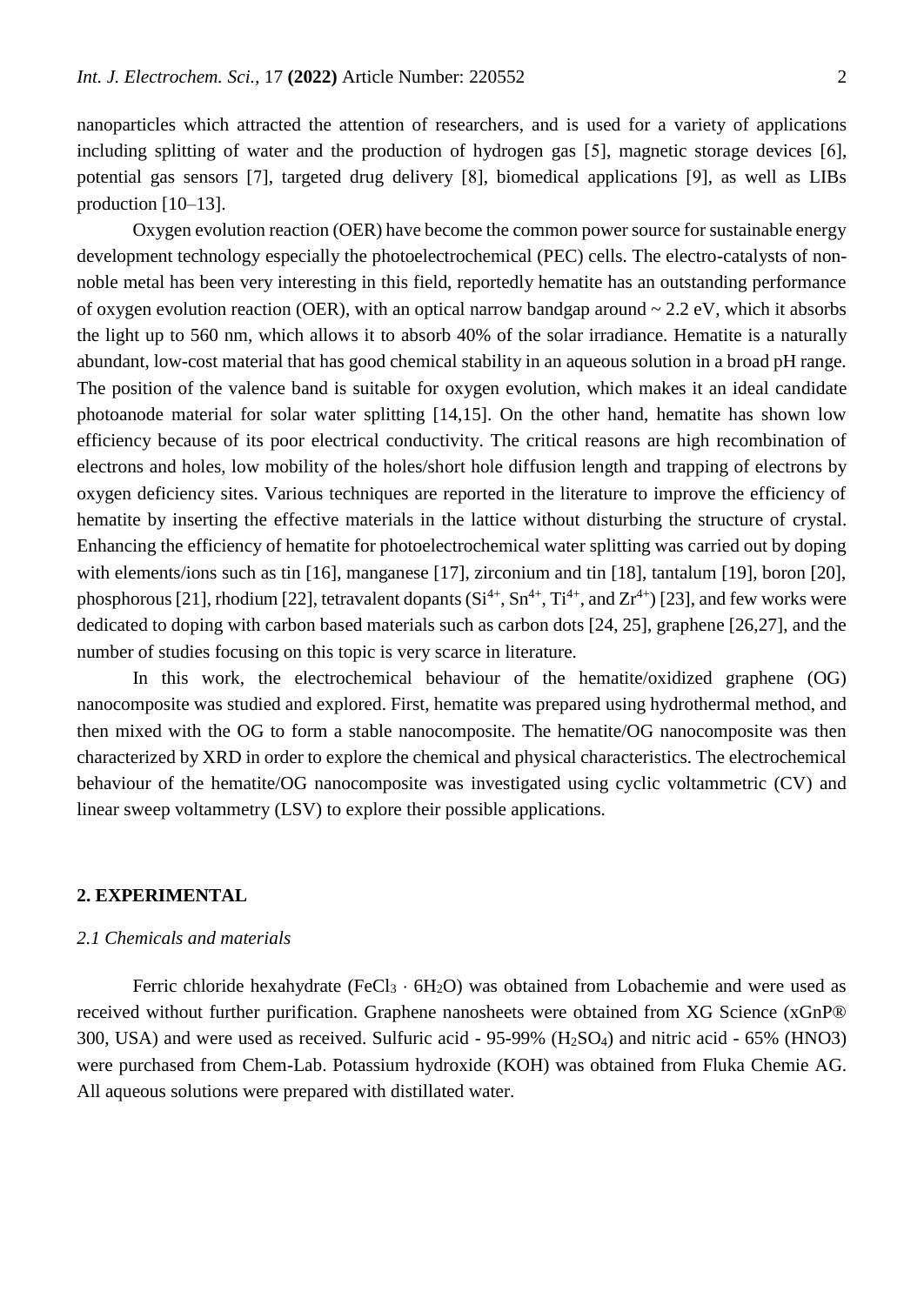## *2.2. Preparation of Hematite (α-Fe2O3) Nanoparticles*

The Hematite nanoparticles were prepared according to the procedure used by Faust et al.[28]. Initially, 30 ml solution of 0.1 M FeCl<sub>3</sub>  $\cdot$  6 H<sub>2</sub>O was dissolved in distillated water and added dropwise into 120 ml stirred boiling water, and subsequently the solution was refluxed for 5 min. Finally, cooled in an ice bath. The colloidal  $\alpha$ -Fe<sub>2</sub>O<sub>3</sub> suspension had a dark red color and was very acidic:

 $2 \text{FeCl}_3 + 3 \text{H}_2\text{O} \rightarrow \alpha\text{-Fe}_2\text{O}_3 + 6 \text{HCl}$ 

The colloid was dialyzed by using a dialysis tube (Medicell International, MWCO 12000 - 14000) in the distillated water, which change several times until the pH had reached pH  $\sim$  6 and the electrical conductivity was below 20 S  $cm^{-1}$ . The product was kept in the dark.

## *2.3. Oxidation of graphene*

The raw graphene are not reactive. In this work, the purification and activation of Graphene were in the presence of oxidation agents: H<sub>2</sub>SO<sub>4</sub>/HNO<sub>3</sub> mixture to formation of functional groups: hydroxyl, carboxyl, aldehyde, anhydride and other groups on the defected sides of the tubes, which makes them more reactive.

The acid mixtures were prepared in an ice bath. Firstly, 1 g of Graphene was used with the acid mixtures  $H_2SO_4/HNO_3$  at the ratio of 3:1 (v/v) in a total volume of 200 ml of acid mixtures in an ice bath. The reactions were sonicated for 4 hours in an ultrasonic bath at 40°C. The resulting solution was then transferred to a 1000 ml beaker with distilled water to reduce the acidity of product, which was then neutralized by using a dialysis tube (Medicell International, MWCO 12000 - 14000) in the distillated water, that were changed several times until achieving a neutral pH.

# 2.4. Preparation of  $\alpha$ -Fe<sub>2</sub>O<sub>3</sub>/OG nanocomposite

The hematite was deposited on the surface of oxidized graphene by mixing at RT for one hour under ultrasonication with different concentrations of graphene. All prepared suspensions before and after mixing were dried overnight in oven at 50°C. For further characterization, then the solutions and the powder were obtained in the dark. For XRD measurements, the resulting powder was calcined at 200°C for 2 h at a heating rate of  $5^{\circ}$ C  $\cdot$  min<sup>-1</sup> in a preheated muffle furnace.

## *2.5. Electrode fabrication*

 $\alpha$ -Fe<sub>2</sub>O<sub>3</sub> and  $\alpha$ -Fe<sub>2</sub>O<sub>3</sub>/OG electrodes have been prepared for electrochemical investigations. Approximately 50 μl of the prepared suspensions has been directly drop-cast [29] onto the glassy carbon electrode (GCE) in a rotating ring disk electrode system (RRDE), which has been used as a working electrode.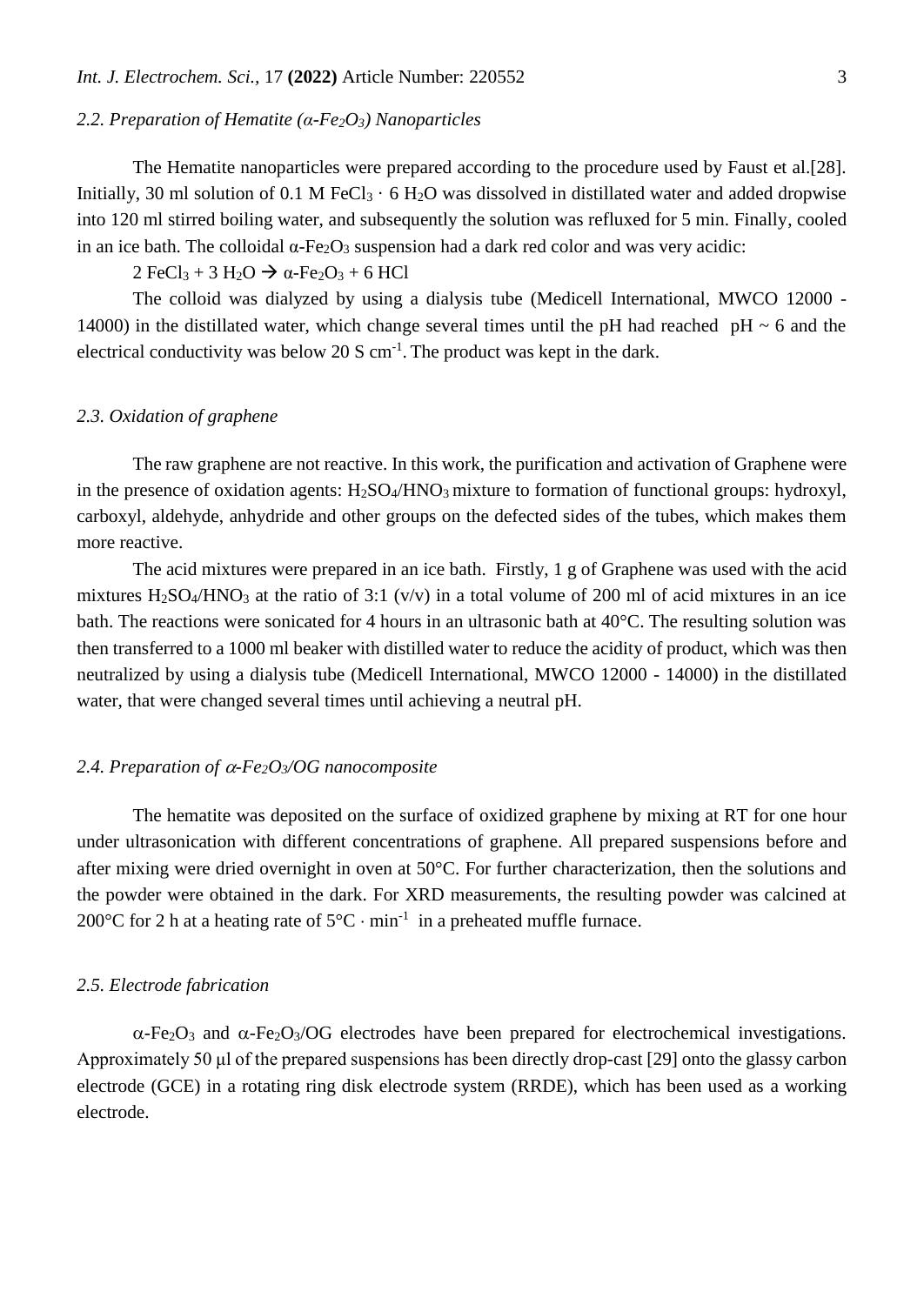#### *2.6. Characterization*

The optical absorptions of the prepared hematite with different pH-values were investigated by using a MultiSpec-1501 UV-Vis Spectrophotometer (SHIMADZU). The determination of functional group on the surface of Graphene was performed with a PerkinElmer Spectrum 100 infrared spectrometer (FT-IR spectra), wherefore the dried samples was mixed with potassium bromide (ratio of 1:10) and pressurized to produce KBr pellet for FT-IR measurements. The identification of crystalline phases of the samples were recorded by Bruker D2 Phaser X-ray diffractometer. The XRDmeasurements were carried out by CuK $\alpha$  radiation (1.5418 Å).

## *2.7. Electrochemical measurements*

The electrochemical measurements include cyclic voltammetric (CV) studies, and linear sweep voltammetry (LSV) studies were performed using CorrTest electrochemical workstation with a RRDE three-electrode system. The working electrodes were fabricated by drop-casting a sample as described in the experimental section (2.5). The Ag/AgCl was the reference electrode and Pt wire the counter electrode in 1.0 M KOH as electrolyte. CV and LSV curves of  $\alpha$ -Fe<sub>2</sub>O<sub>3</sub> were recorded at potential of 100 Hz and with scan rate of  $100 \text{ mV s}^{-1}$ .

## **3. RESULTS AND DISCUSSION**

## *3.1. Characterization*

Fig. 1 shows the optical properties of FeCl $_3 \cdot 6$  H<sub>2</sub>O and the freshly prepared hematite nanoparticles with  $pH$ -value  $\sim$  6 by using UV-Vis absorption spectroscopy.



Figure 1. The UV-Visible absorption curves of hematite nanoparticles.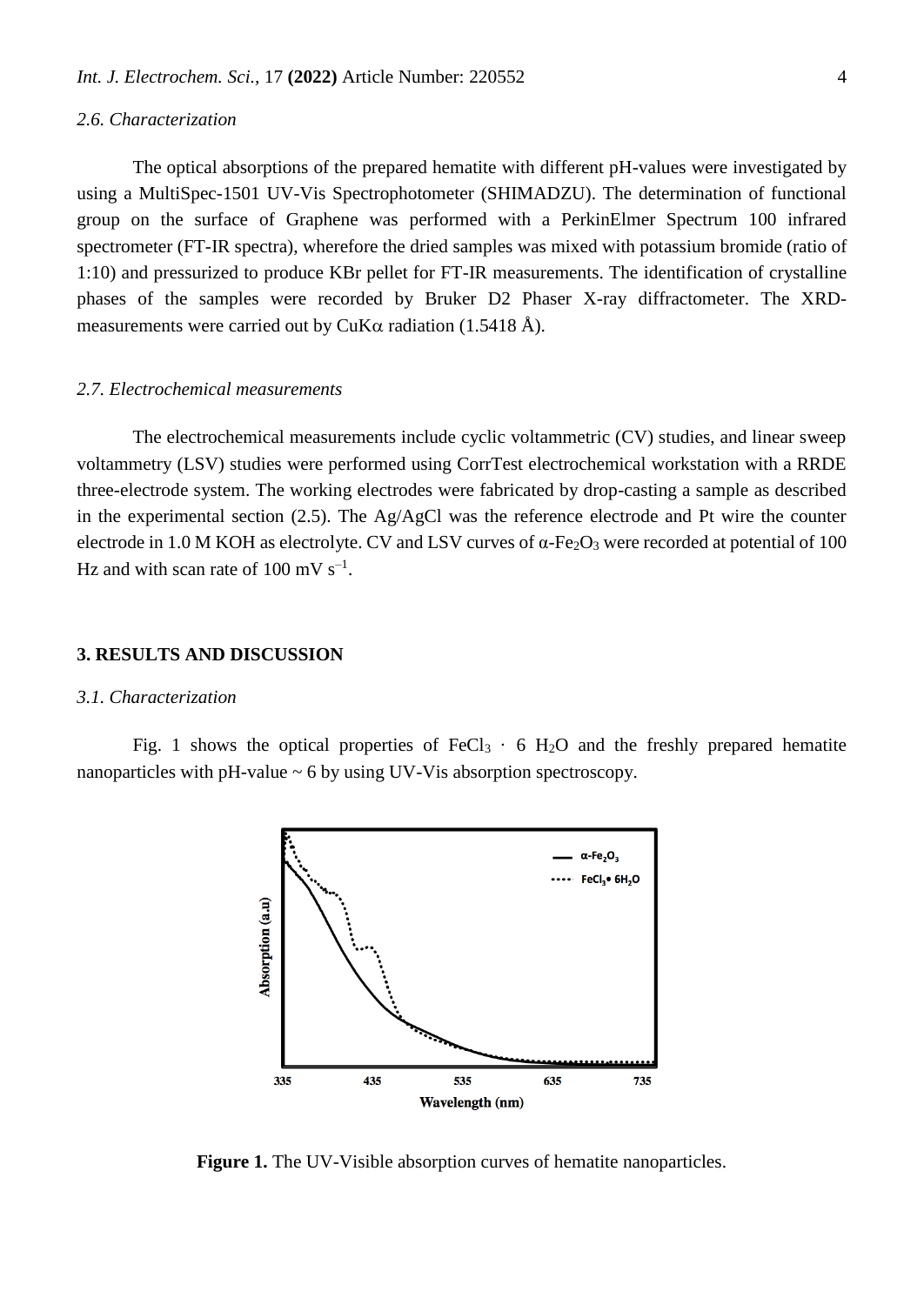

**Figure 2.** FT-IR spectra of graphene, oxidized graphene, hematite nanoparticles, and hematite/OG nanocomposite.

The absorption of the colloidal  $\alpha$ -Fe<sub>2</sub>O<sub>3</sub> begins below 560 nm, which indicates that prepared  $\alpha$ - $Fe<sub>2</sub>O<sub>3</sub>$  is a visible light active photocatalyst. According to Sivula [5] the absorption below 560 nm is due to the absorption of shorter wavelengths of visible region (yellow to ultraviolet photons). Thus, as a result of good transmission of red light, this becomes the characteristic red color of hematite.

FT-IR was used to investigate the successful oxidation of the OG and preparation of the  $\alpha$ -Fe<sub>2</sub>O<sub>3</sub>, as well as the  $\alpha$ -Fe<sub>2</sub>O<sub>3</sub>/OG nanocomposite, and the results were shown in Figure 2. The FT-IR spectrum of the pristine G showed the characteristic vibration peaks at  $1680-1640$  cm<sup>-1</sup> (C=C stretch) and 1500-1400 cm<sup>-1</sup> (C-C stretch) due to the carbon hexagonal ring of the graphene. In contrast, the oxidized graphene (OG) spectrum show very clear and strong absorption peak at 1730 cm<sup>-1</sup>, and weak peak at 1130 cm<sup>-1</sup>, which could be attributed to the stretching vibration of C=O corresponding to the stretching vibration of C=O from the carboxylic acid groups (-COOH), and C-O stretch from either a phenol or lactone; which confirmed the successful oxidation of the G [30]. The FT-IR spectrum of  $\alpha$ -Fe<sub>2</sub>O<sub>3</sub> showed the characteristic Fe-O sharp peaks at 478 cm<sup>-1</sup> and 568 cm<sup>-1</sup> due to the vibrational mode [31]. Furthermore, the FT-IR spectrum of  $\alpha$ -Fe<sub>2</sub>O<sub>3</sub>/OG nanocomposite showed three new peaks at the range of 1760-1100 cm<sup>-1</sup> appears after the mixing of the  $\alpha$ -Fe<sub>2</sub>O<sub>3</sub> with OG, and band shifting occurs from 600 to 628 cm<sup>-1</sup>, which indicated that the hematite surface was modified by the oxidized G. A broad peak at approximately  $3500 \text{ cm}^{-1}$  for all the investigated samples, which could be assigned to O-H stretch, due to moisture, alcohol or phenol, OH or carboxylic groups in these samples.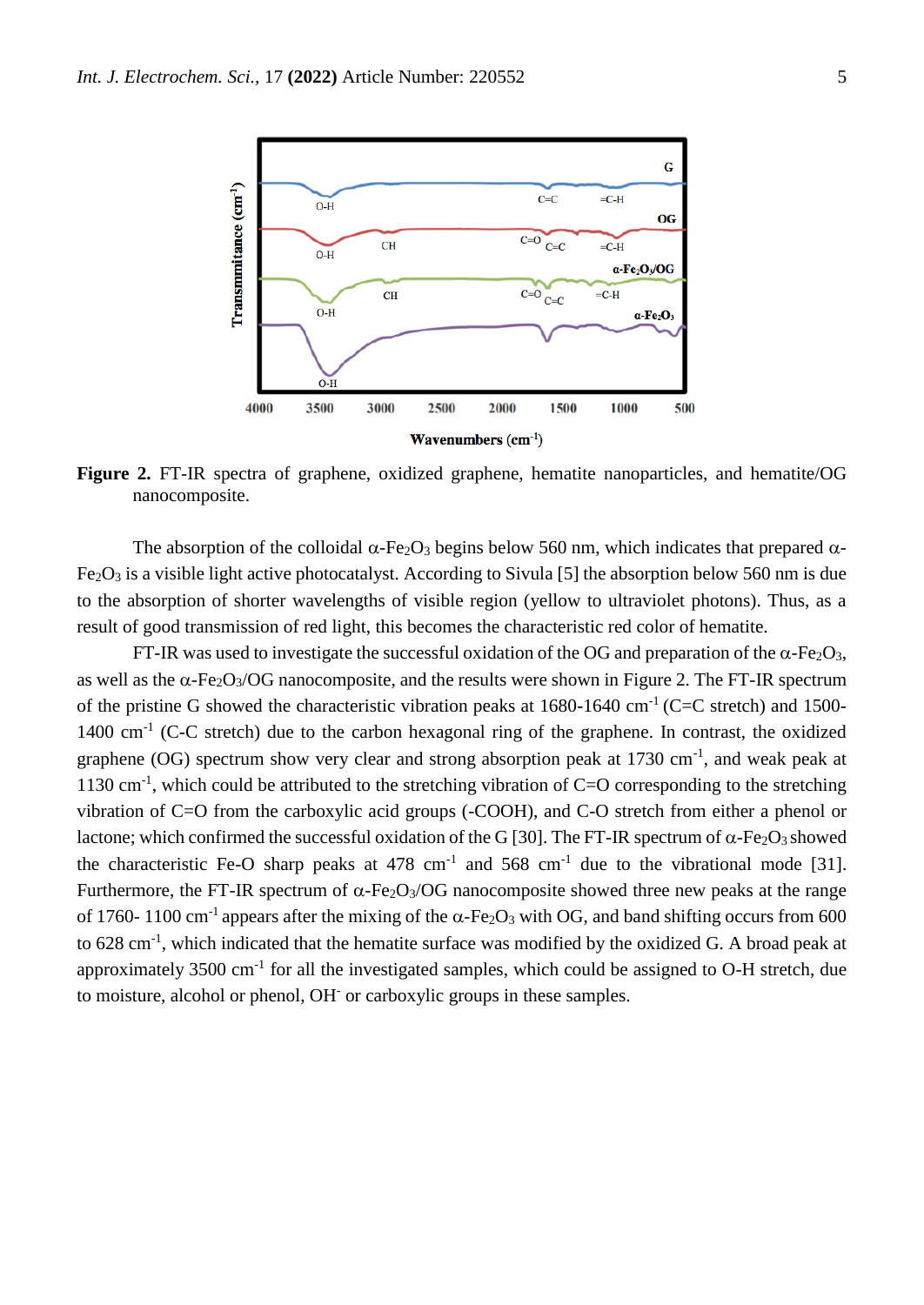

**Figure 3.** XRD of hematite nanoparticles, oxidized G, and hematite/OG nanocomposite.

Figure 3 illustrates the XRD patterns of the prepared  $\alpha$ -Fe<sub>2</sub>O<sub>3</sub> nanoparticles, OG and the  $\alpha$ -Fe2O3/OG nanocomposite. According to the XRD, the characteristic peaks of hexagonal crystal system  $\alpha$ -Fe<sub>2</sub>O<sub>3</sub> nanoparticles were identified from the diffraction peaks at  $2\theta = 24.20^{\circ}$ , 33.21°, 35.70°, 40.92°, 49.60°, 54.15°, 57.90°, 62.50°, and 64.10° related to the (012), (104), (110), (113), (024), (116), (112), (214), and (300), respectively (JCPDS card no 96-900-9783). Moreover, the sharp peaks of the  $\alpha$ -Fe<sub>2</sub>O<sub>3</sub>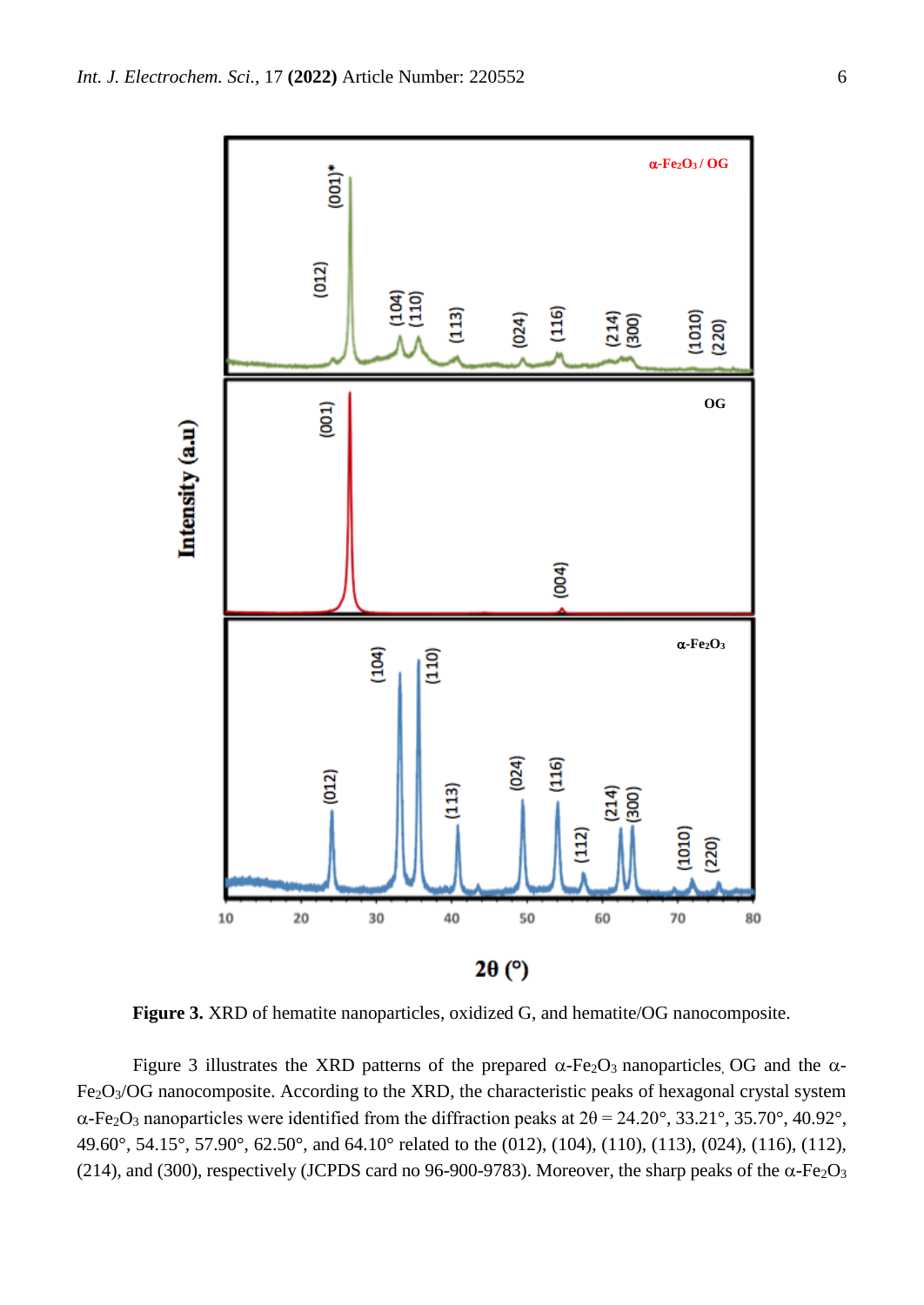nanoparticles indicates the highly crystalline structure of the hexagonal crystal system, with average crystallite size of 18.55 nm as calculated from the Scherer equation. On the other hand, OG exhibit two diffraction peaks; one at 26.14º (002 plane) and the other 20.00º (100 plane), corresponding to graphitic carbon (JCPDS card #8-415). Furthermore, the XRD pattern of the  $\alpha$ -Fe<sub>2</sub>O<sub>3</sub>/OG nanocomposite exhibits the characteristic peaks of both hexagonal crystal system of  $\alpha$ -Fe<sub>2</sub>O<sub>3</sub> nanoparticles and the oxidized G.

#### *3.2. Electrochemical measurements*

The prepared  $\alpha$ -Fe<sub>2</sub>O<sub>3</sub> nanoparticles and its nanocomposite was investigated as electrode material for supercapacitors, and the electrochemical properties were investigated using cyclic voltammetry (CV), and linear sweep voltammetry (LSV). Figure 4 shows the cyclic voltammograms of the prepared  $\alpha$ -Fe<sub>2</sub>O<sub>3</sub>, OG, and  $\alpha$ -Fe<sub>2</sub>O<sub>3</sub>/OG nanocomposite in a 1.0 mol/L KOH solution in the potential window range -0.3 V of to 0.6 V. In general, the CV of the prepared  $\alpha$ -Fe<sub>2</sub>O<sub>3</sub> nanoparticles exhibited rectangular-shaped and without redox peaks, indicating the pseudocapacitive behavior with fast and reversible surface reactions indicating good capacitive characteristics and suggest that the  $\alpha$ -Fe<sub>2</sub>O<sub>3</sub> nanoparticles electrode is an excellent candidate for electrochemical double-layer capacitors, and the consistent CV indicated that the prepared  $\alpha$ -Fe<sub>2</sub>O<sub>3</sub> nanoparticles exhibited regular capacitive behaviour and excellent cycling stability [32,33].



**Figure 4.** Cyclic voltammetry of OG,  $\alpha$ -Fe<sub>2</sub>O<sub>3</sub> nanoparticles and  $\alpha$ -Fe<sub>2</sub>O<sub>3</sub>/OG nanocomposites in 1.0 M KOH.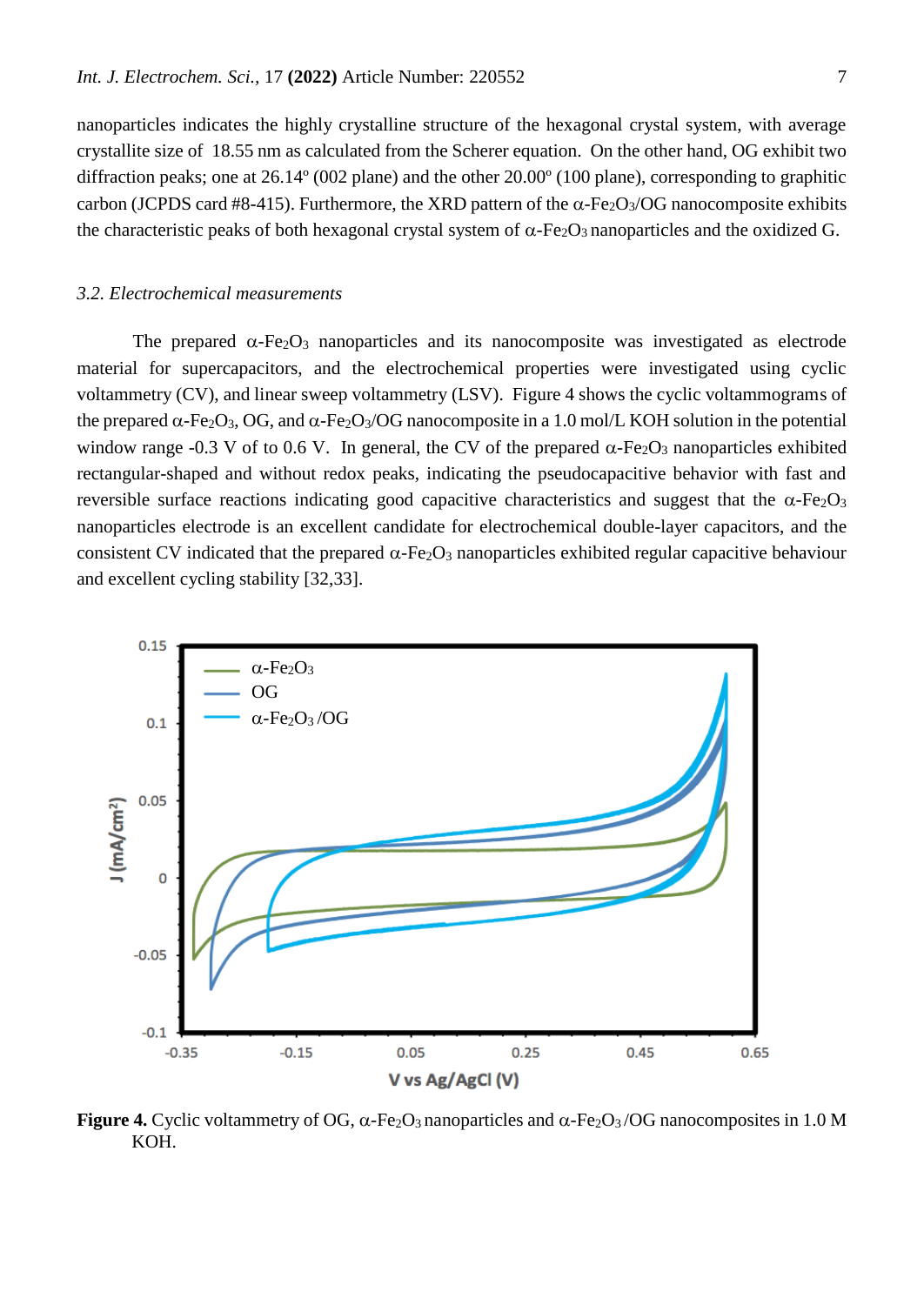

**Figure 5.** The variation of the cyclic voltammetry of  $\alpha$ -Fe<sub>2</sub>O<sub>3</sub> /OG nanocomposites with different amount OG.  $\lceil \alpha - \text{Fe}_2\text{O}_3/\text{OG}-0.1 \rceil$  (0.1 ml OG was used),  $\alpha - \text{Fe}_2\text{O}_3/\text{OG}-0.5 \rceil$  (0.5 ml OG was used), and  $\alpha$ -Fe<sub>2</sub>O<sub>3</sub>/OG-1 (1.0 ml OG was used)]

The voltammogram of the OG showed a typical double layer behavior, and the featureless CV probably results from the variations in length, diameter, and helicity of the arrangement of carbon hexagon rings at the working electrode [34]. On the other hand, the voltammogram of the  $\alpha$ -Fe<sub>2</sub>O<sub>3</sub>/OG nanocomposite showed the same characteristics of the pseudocapacitive behavior similar to the  $\alpha$ -Fe<sub>2</sub>O<sub>3</sub>, but with higher current density compared with both  $\alpha$ -Fe<sub>2</sub>O<sub>3</sub>, and OG; especially the cathodic current, which may indicate the enhancement of the reductive dissolution of the  $\alpha$ -Fe<sub>2</sub>O<sub>3</sub> surface in the presence of the OG, and the total capacitance is a result of  $\alpha$ -Fe<sub>2</sub>O<sub>3</sub> pseudo-capacitance and EDLC capacitance of the OG. Moreover, the variation of the OG within the  $\alpha$ -Fe<sub>2</sub>O<sub>3</sub>/OG nanocomposite had a significant effect as it is presented in Figure 5, as the current density was increased with increasing the amount of OG within the  $\alpha$ -Fe<sub>2</sub>O<sub>3</sub>/OG nanocomposite, which may be attributed to the enhancement of the specific surface area of the  $\alpha$ -Fe<sub>2</sub>O<sub>3</sub> electrode upon the mixing with more oxidized graphene.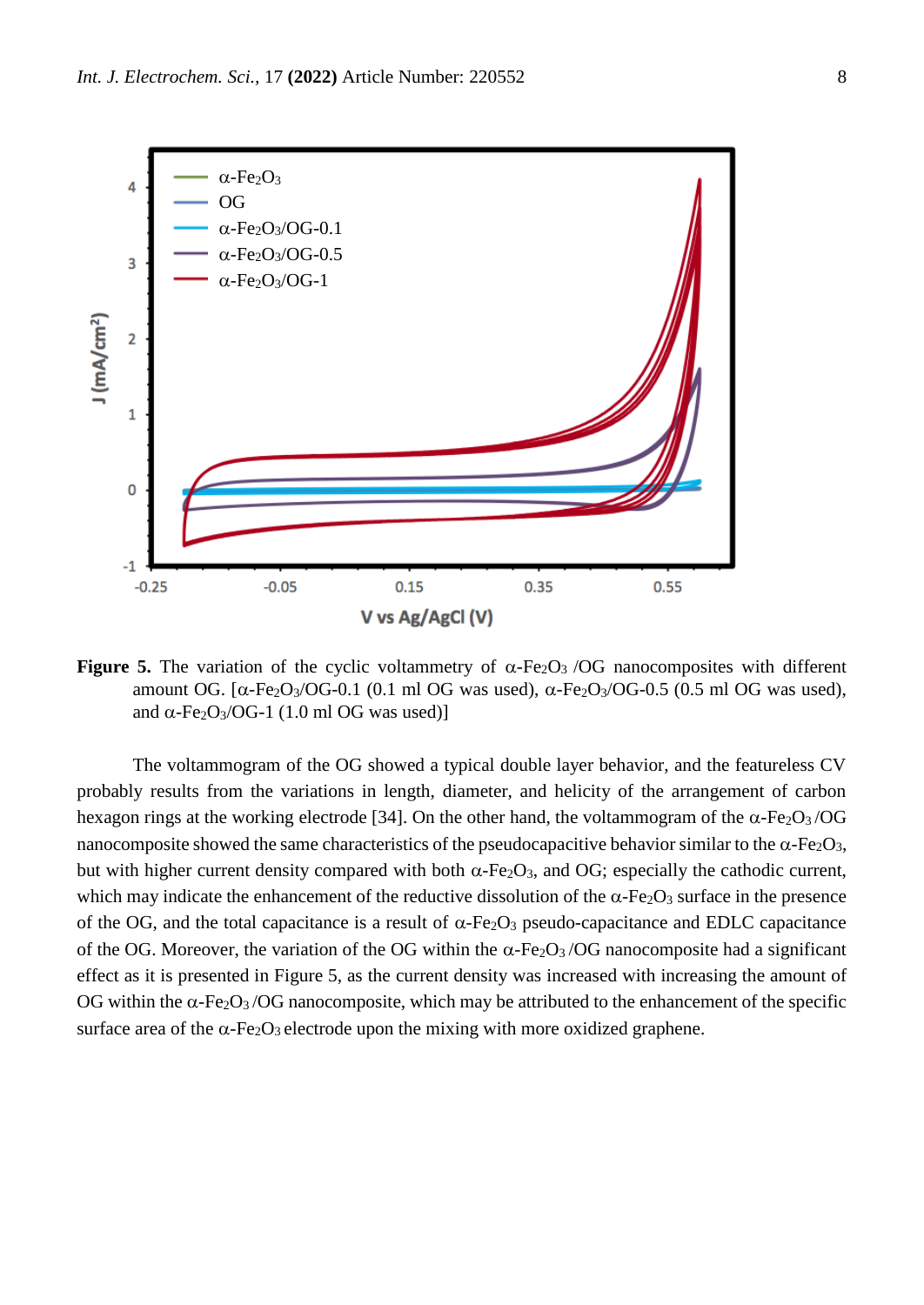

**Figure 6.** Linear sweep voltammograms (LSV) of OG,  $\alpha$ -Fe<sub>2</sub>O<sub>3</sub> nanoparticles and  $\alpha$ -Fe<sub>2</sub>O<sub>3</sub> /OG nanocomposites in 1.0 M KOH.

Figure 6 showed the Linear sweep voltammograms (LSV) of OG,  $\alpha$ -Fe<sub>2</sub>O<sub>3</sub> nanoparticles, and  $\alpha$ -Fe2O3 /OG nanocomposite (1.0 ml OG) in 1.0 M KOH. It is clear from the figure that the generated current of the  $\alpha$ -Fe<sub>2</sub>O<sub>3</sub> nanoparticles greatly enhanced upon the addition of the OG indicating the performance improvement for the photoelectrochemical (PEC) application [35-40], which enhanced greatly in the presence of more OG; as it is presented in Figure 7. This enhancement in the PEC performance could be due to the change in the morphology, and the hydrophilicity of the interface and consequently the faradic current upon the addition of the OG, which may presented in Figure 8, as the charging current enhancement is greatly dependant on the amount of OG loaded.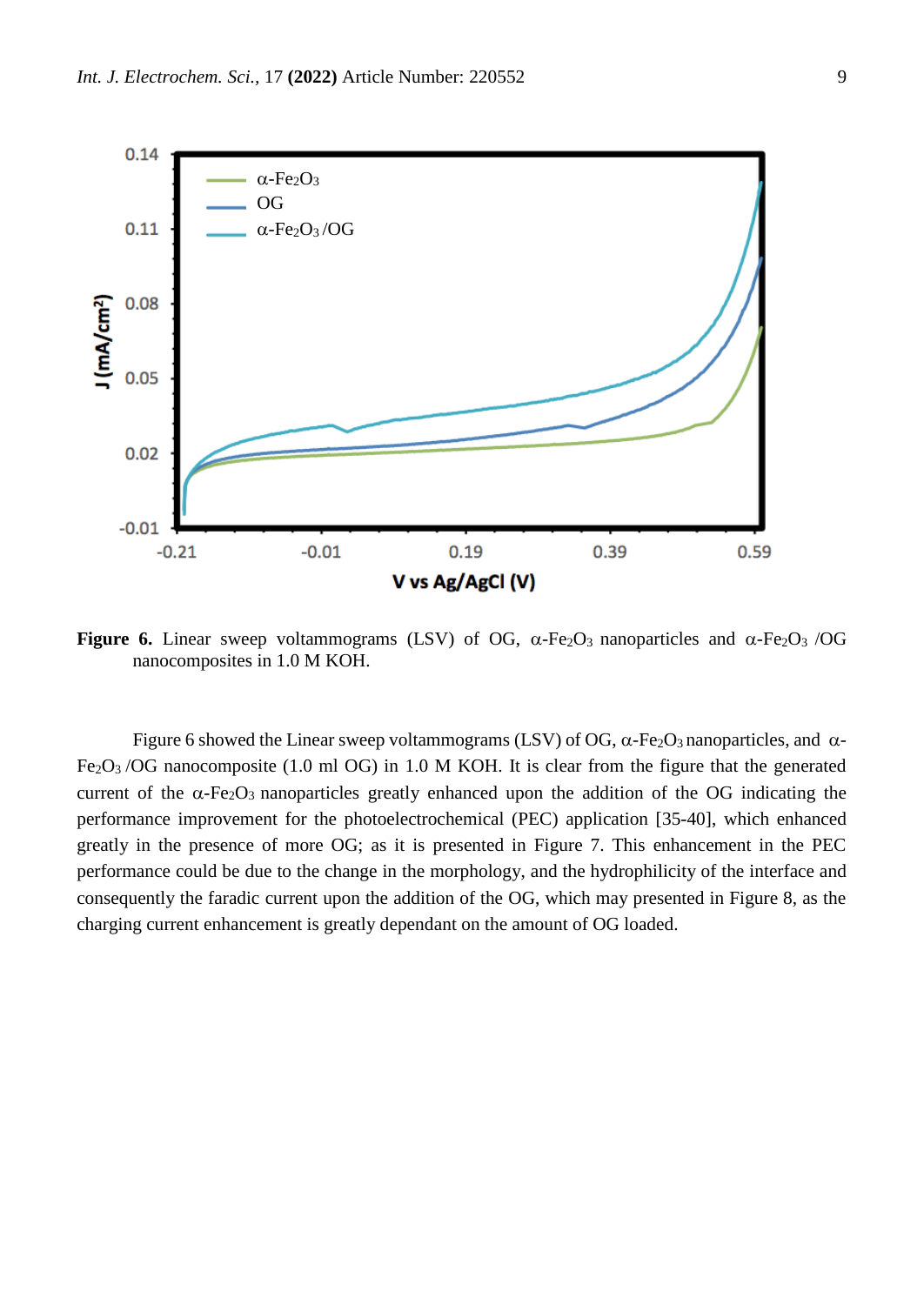

**Figure 7.** The variation of the current density with the potential for  $\alpha$ -Fe<sub>2</sub>O<sub>3</sub>/OG nanocomposites with the amount OG.  $[\alpha$ -Fe<sub>2</sub>O<sub>3</sub>/OG-0.1 (0.1 ml OG was used),  $\alpha$ -Fe<sub>2</sub>O<sub>3</sub>/OG-0.5 (0.5 ml OG was used), and  $\alpha$ -Fe<sub>2</sub>O<sub>3</sub>/OG-1 (1.0 ml OG was used)]

## **4. CONCLUSIONS**

 $\alpha$ -Fe<sub>2</sub>O<sub>3</sub> /OG nanocomposite was successfully prepared using wet chemistry, and then were characterized chemically and physically using different characterization techniques. UV-Vis absorption spectroscopy showed the absorption of the colloidal  $\alpha$ -Fe<sub>2</sub>O<sub>3</sub> begins below 560 nm, indicating that the prepared  $\alpha$ -Fe<sub>2</sub>O<sub>3</sub> is a visible light active photocatalyst, and the FT-IR measurements showed the successful oxidation of the graphene and preparation of the  $\alpha$ -Fe<sub>2</sub>O<sub>3</sub>, as well as the  $\alpha$ -Fe<sub>2</sub>O<sub>3</sub>/OG nanocomposite, through the presence of their characteristic vibration peaks, whereas the XRD measurements showed the characteristic diffraction peaks of graphitic carbon nanotubes. The electrochemical behaviour of the  $\alpha$ -Fe<sub>2</sub>O<sub>3</sub>/OG nanocomposite was investigated using cyclic voltammetric (CV), and linear sweep voltammetry (LSV), and the results revealed that modification of  $\alpha$ -Fe<sub>2</sub>O<sub>3</sub> nanoparticles with OG greatly enhanced the electrochemical performance, and capacitive behaviour, as well as the cycling stability.

# **References**

1. G. Nazri, G. Pistoia, Lithium Batteries: Science and Technology. Kluwer Academic, New York 2003.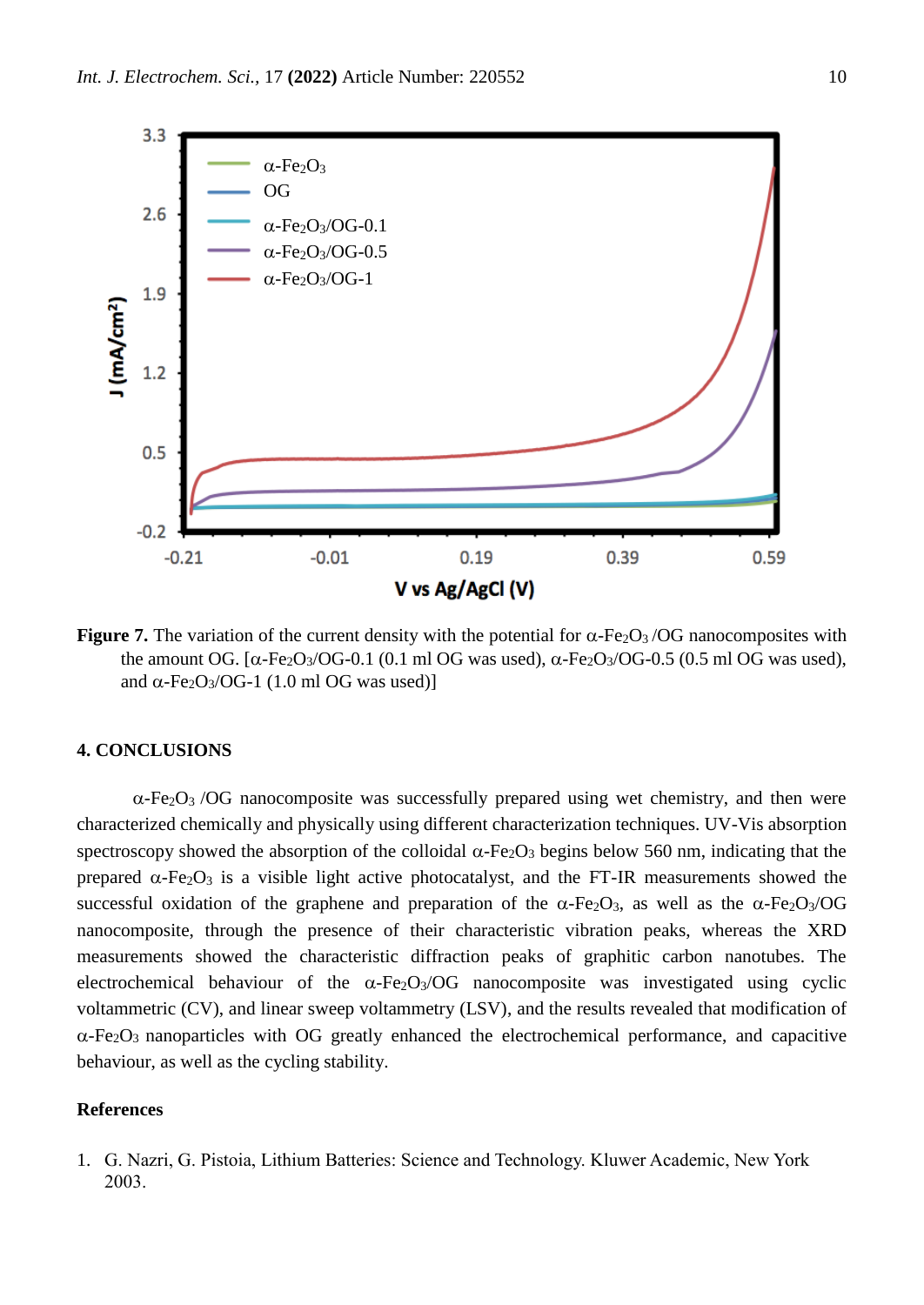- 2. P. Poizot, S. Laruelle, S. Grugeon, L. Dupont, J. Tarascon. *Nature,* 407 (2000) 496.
- 3. A. S. Arico, P. G. Bruce, B. Scrosati, J. Tarascon, W. V. Schalkwijk, *Nat. Mater.,* 4 (2005) 366.
- 4. Q. Li, H. Li, Q. Xia, Z. Hu, Y. Zhu, S. Yan, C. Ge, Q. Zhang, X. Wang, X. Shang, S. Fan, Y. Long, L. Gu, G. Miao, G. Yu, J. S. Moodera, *Nat. Mater.,* 20 (2021) 76.
- 5. K. Sivula, F. L. Formal, M. Grätzel, *ChemSusChem,* 4 (2011) 432.
- 6. B. Sharma, A. Sharma, *Appl. Surf. Sci.,* 567 (2021) 150724.
- 7. N. V. Long, T. Teranishi, Y. Yang, C. M. Thi, Y. Cao, M. Nogami, *Inter. J. Metall. Mater. Eng.,* 1 (2015) 1.
- 8. T. Vangijzegem, D. Stanicki, S. Laurent, *Expert Opin. Drug Deliv.,* 16 (2019) 69.
- 9. J. Singh, M. Srivastava, J. Dutta, P. K. Dutta, *Int. J. Biol. Macromol.,* 48 (2011) 170.
- 10. C. Wu, P. Yin, X. Zhu, C. OuYang, Y. Xie, *J. Phys. Chem. B*, 2006, 110, 36, 17806–17812.
- 11. L. Xu, Y. Tian, T. Liu, H. Li, J. Qiu, S. Li, H. Li, S. Yuan, S. Zhang, *Green Energy Environ.,* 3 (2018) 156.
- 12. Y. Lin, P. R. Abel, A. Heller, C. B. Mullins, *J. Phys. Chem. Lett.,* 2 ( 2011) 2885.
- 13. J. Yao, Y. Yang, Y. Li, J. Jiang, S. Xiao, J. Yang, *J. Alloys Compd.,* 855 (2021) 157288.
- 14. M. Muhajir, P. Puspitasari, J. A. Razak, *J. Mech. Sci. Technol.,* 3 (2020) 51.
- 15. B. Iandolo, B. Wickman, I. Zorić, A. Hellman, *J. Mater. Chem. A,* 3 (2015) 16896.
- 16. Y. Ling, G. Wang, D. A. Wheeler, J. Z. Zhang, Y. Li, *Nano Lett.,* 11 (2011) 2119.
- 17. Gurudayal, S. Y. Chiam, M. H. Kumar, P. S. Bassi, H. L. Seng, J. Barber, L. H. Wong, *ACS Appl. Mater. Interfaces,* 6 (2014) 5852.
- 18. D. Chen, Z. Liu, *ChemSusChem,* 11 (2018) 3438.
- 19. H. Zhang, D. Li, W. J. Byun, X. Wang, T. J. Shin, H. Y. Jeong, H. Han, C. Li, J.S. Lee, *Nat. Comm.,*  11 (2020) 4622.
- 20. H. Ahn, K. Yoon, M. Kwak, J. Park, J. Jang, *ACS Catal.,* 8 (2018) 11932.
- 21. X. Wang, W. Gao, Z. Zhao, L. Zhao, J. P. Claverie, X. Zhang, J. Wang, H. Liu, Y. Sanga, *Appl. Catal. B: Environ.,* 248 (2019) 388.
- 22. A. Rauf, M. Adil, S. A. Mian, G. Rahman, E. Ahmed, Z. M. Ud Din, W. Qun, *Sci. Rep.,* 11, 41 (2021). https://doi.org/10.1038/s41598-020-78824-y
- 23. A. Subramanian, E. Gracia-Espino, A. Annamalai, H. H. Lee, S. Y. Lee, S. H Choi, J. S. Jang, *Appl. Surf. Sci.,* 427 (2018) 1203.
- 24. X. Hu, J. Huang, F. Zhao, P. Yi, B. He, Y. Wang, T. Chen, Y. Chen, Z. Li, X. Liu, *J. Mater. Chem. A.,* 8 (2020) 14915.
- 25. C. Liu, Y. Fu, Y. Xia, C. Zhu, L. Hu, K. Zhang, H. Wu, H. Huang, Y. Liu, T. Xie, J. Zhong, Z. Zang, *Nanoscale,* 10 (2018) 2454.
- 26. D. Chu, K. Li, A. Liu, J. Huang, C. Zhang, P. Yang, Y. Du, C. Lu, *Int. J. Hydrog. Energy,* 43 (2018) 7307.
- 27. M. P. Cardona, M. Li, J. McCall, D. Wang, Y. Li, C. Yang, *Mater. Today Energy,* 8 (2018) 8.
- 28. B. C. Faust, M. R. Hoffmann, D. W. Bahnemann, *J. Phys. Chem.,* 93 (1989) 6371.
- 29. A. K. S. Kumar, Y. Zhang, D. Li, R. G. Compton, Electrochem. Commun., 121 (2020) 106867.
- 30. A. P. Araujoa, O. S. G. P. Soares, A. J. S. Fernandes, M. F. R. Pereira, C. Freire, *RSC Adv.,* 7 (2017) 14290.
- 31. A. Rufus, N. Sreeju, D. Philip, *RSC Adv.,* 6 (2016) 94206.
- 32. K. Jurewicz, C. Vix-Guterl, E. Frackowiak, S. Saadallah, M. Reda, J. Parmentier, J. Patarin, F. Béguin, *J. Phys. Chem. Solids,* 65 (2004) 287.
- 33. R. Barik, B. K. Jena, A. Dash, M. Mohapatra, *RSC Adv.,* 4 (2014) 18827.
- 34. B. Xu, S. Yue, Z. Sui, X. Zhang, S. Hou, G. Caoa, Y. Yang, *Energy Environ. Sci.,* 4 (2011) 2826.
- 35. E. Thimsen, F. Le Formal, M. Grätzel, S. C. Warren, *Nano Lett,.* 11 (2011) 35.
- 36. S. Park, H. J.Kim, C. W. Lee, H. J. Song, S. S. Shin, S. W. Seo, H. K. Park, S. Lee, D. Kim, K. S. Hong, *Inter. J. Hydrog. Energy,* 39 (2014) 16459.
- 37. R. Zhang, Y. Fang, T. Chen, F. Qu, Z. Liu, G. Du, A. M. Asiri, T. Gao, X. Sun, *ACS Sustainable*